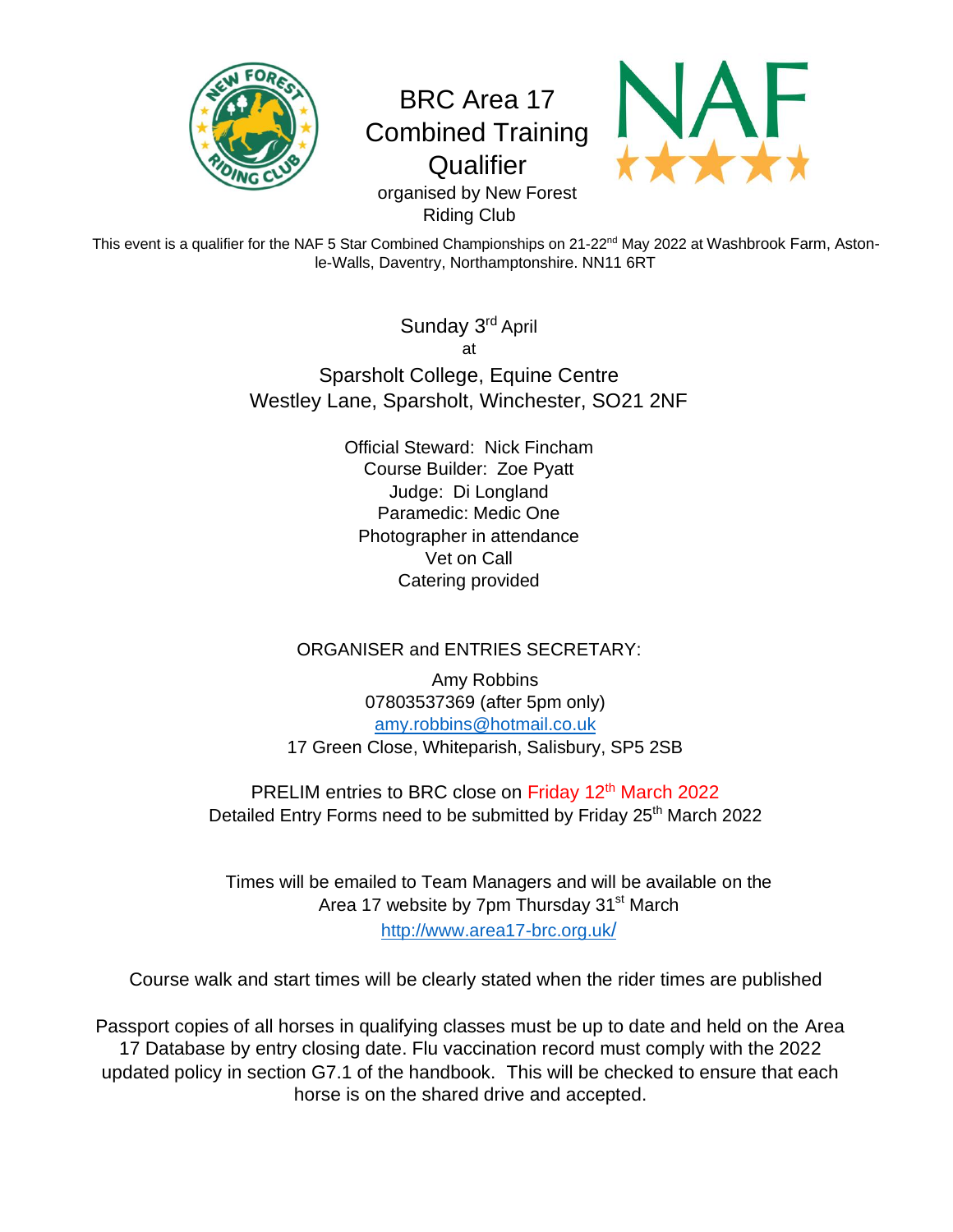# **Schedule**

Teams of four with the best three scores to count and individuals. Two team members compete in the Prelim/75 section and two in the Novice/85 section.

There are also 2 extra individual only sections for seniors and juniors comprising of Novice/75 and Prelim/85. Competitors can enter as a team and an individual but the jumping height must be different. Dressage tests will be ridden before the jumping phase. Dressage to be outdoors, jumping indoors.

| Class 1            | <b>Junior CT Team Qualifier</b><br>1 rider at Prelim 7 & 75cm (no BE/BS points or BD at Novice or above)<br>1 rider at Prelim 14 & 75cm (no BE/BS points or BD at Novice or above)<br>1 rider at Novice 24 & 85cm<br>1 rider at Novice 30 & 85cm<br>Entry fee £120 per team |
|--------------------|-----------------------------------------------------------------------------------------------------------------------------------------------------------------------------------------------------------------------------------------------------------------------------|
| Class 2            | <b>Senior CT Team Qualifier</b><br>1 rider at Prelim 7 & 75cm (no BE/BS points or BD at Novice or above)<br>1 rider at Prelim 14 & 75cm (no BE/BS points or BD at Novice or above)<br>1 rider at Novice 24 & 85cm<br>1 rider at Novice 30 & 85cm<br>Entry fee £120 per team |
| Class 3            | Senior or Junior Prelim CT Individual Qualifier (specify on entry)<br>Prelim 7 & 75cm (no BE/BS points or BD at Novice or above)<br>Entry fee £30 per individual                                                                                                            |
| Class 4            | Senior or Junior Prelim CT Individual Qualifier (specify on entry)<br>Prelim 14 & 75cm (no BE/BS points or BD at Novice or above)<br>Entry fee £30 per individual                                                                                                           |
| Class 5            | Senior or Junior Novice CT Individual Qualifier (specify on entry)<br>Novice 24 & 85cm<br>Entry fee £30 per individual                                                                                                                                                      |
| Class 6            | Senior or Junior Novice CT Individual Qualifier (specify on entry)<br>Novice 30 & 85cm<br>Entry fee £30 per individual                                                                                                                                                      |
| Class <sub>7</sub> | Open Junior and Senior Prelim CT Individual Qualifier (new format)<br>Prelim 12 & 85cm (no BD points at Novice or above)<br>State whether Junior or Senior on Entry Form<br>Entry fee £30 per individual                                                                    |
| Class 8            | Open Junior and Senior Novice CT Individual Qualifier (new format)<br>Novice 27 & 75cm (no BE/BS points)<br>State whether Junior or Senior on Entry Form<br>Entry fee £30 per individual                                                                                    |
|                    |                                                                                                                                                                                                                                                                             |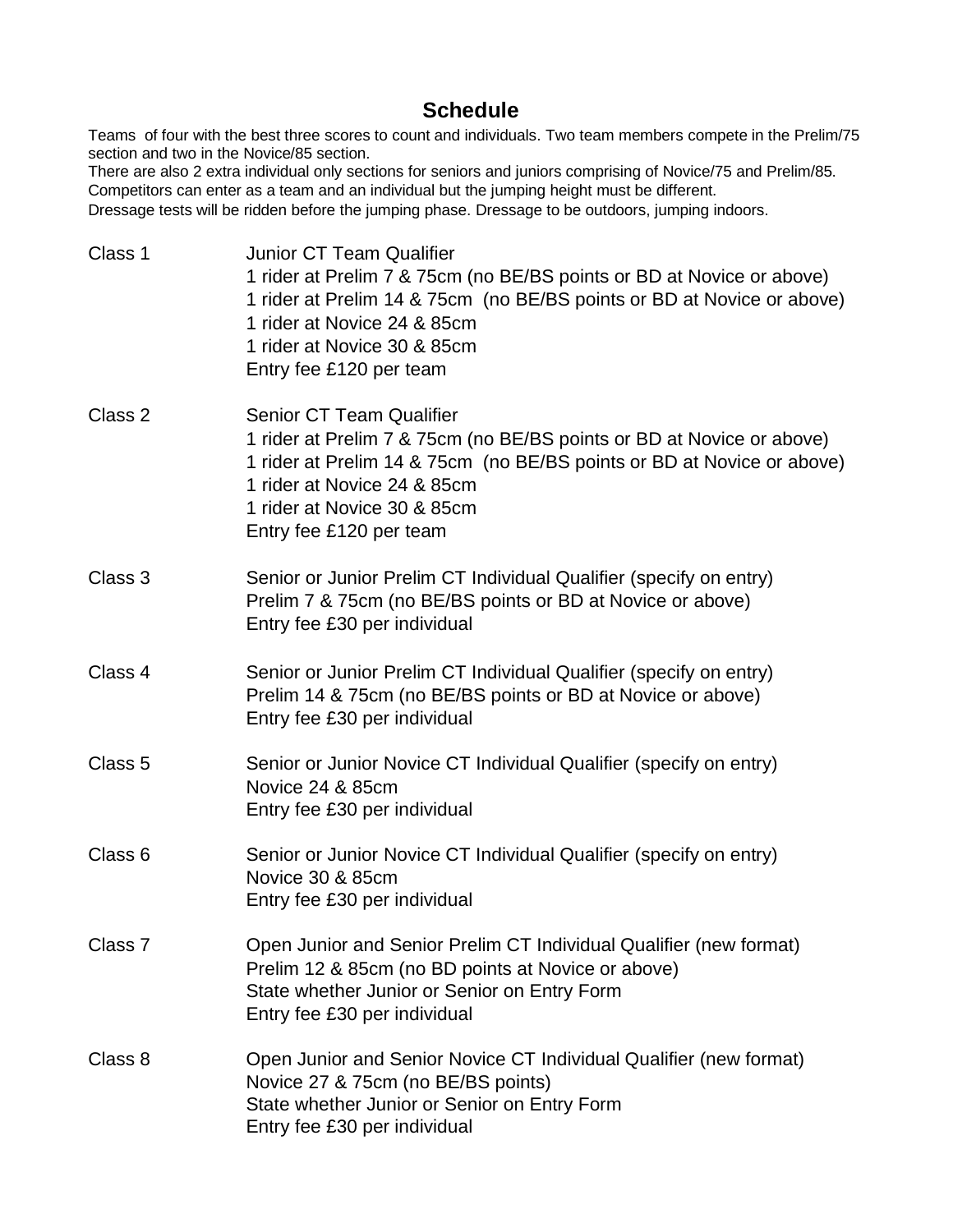#### **Reporting to the steward**

All riders should present to the Tack Check Steward a minimum of 20 minutes before their time. It is the responsibility of the rider to ensure their tack and equipment conform to the rules. Full details are in the current BRC Handbook.

#### **Competitor numbers**

Competitors must provide their own numbers, either as two bridle numbers, two numnah numbers, a back number or within a number bib.

Competitors should print off an additional number which must be displayed on vehicle windscreens to speed up checking on entry to the site.

Competitors should limit the number of spectators they bring with them, to limit the spread of Coronavirus.

#### **HELPERS**

Each participating Club will be required to provide names and contact details of 1 helper (full day) or two helpers (half day). The Relevant form will be sent to each participating Club and must be returned with the area entry form. Social distancing recommendations will be followed.

#### **ENTRIES**

Pre-entries required to the BRC office by Friday 12<sup>th</sup> March 2022 using the online portal here: [brc.bhs.org.uk.](https://brc.bhs.org.uk/)

Area entries to be made to Amy Robbins via email to [amy.robbins@hotmail.co.uk](mailto:amy.robbins@hotmail.co.uk) by Friday 25<sup>th</sup> March 2022 using the official entry forms on the Area 17 Website and on the BRC website here: [BRC Entry Forms | British Horse Society \(bhs.org.uk\)](http://www.bhs.org.uk/enjoy-riding/british-riding-clubs/brc-downloads/brc-entry-forms)

Payment should be made via BACS to NEW FOREST RIDING CLUB, sort code: 20-53-53 acc no: 40393835 reference: AREA CT (insert club name). If sending a cheque, please address to NEW FOREST RIDING CLUB and send to 17 Green Close, Whiteparish, Salisbury, SP5 2SB.

#### **DECLARATIONS**

Forms no longer required. Any simple changes must be made to the secretary before the class starts.

The deadline for complex substitutions will by 12pm Thursday  $31<sup>st</sup>$  March.. A complex substitution is one where teams are re-arranged, or horse and rider combinations are moved from one team to another. Simple ones are where a horse and/or rider replace(s) the withdrawn one in the same team and position.